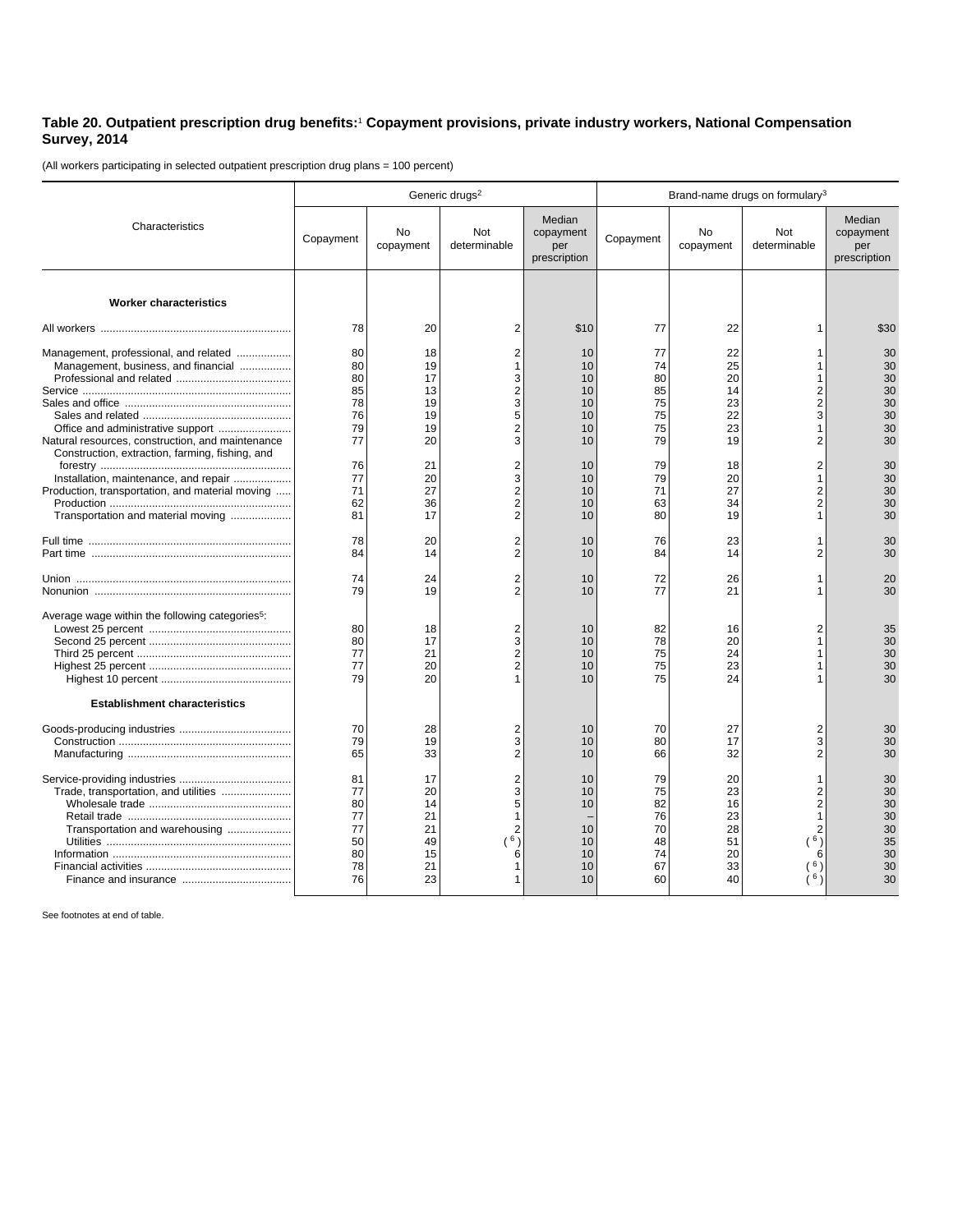## **Table 20. Outpatient prescription drug benefits:**<sup>1</sup>  **Copayment provisions, private industry workers, National Compensation Survey, 2014—continued**

(All workers participating in selected outpatient prescription drug plans = 100 percent)

|                                                                                                                                | Brand-name drugs not on formulary <sup>4</sup>     |                                              |                                              |                                                    |  |
|--------------------------------------------------------------------------------------------------------------------------------|----------------------------------------------------|----------------------------------------------|----------------------------------------------|----------------------------------------------------|--|
| Characteristics                                                                                                                | Copayment                                          | No<br>copayment                              | Not<br>determinable                          | Median<br>copayment<br>per<br>prescription         |  |
|                                                                                                                                |                                                    |                                              |                                              |                                                    |  |
| <b>Worker characteristics</b>                                                                                                  |                                                    |                                              |                                              |                                                    |  |
|                                                                                                                                | 76                                                 | 23                                           | 1                                            | \$50                                               |  |
| Management, professional, and related<br>Management, business, and financial<br>Office and administrative support              | 75<br>71<br>78<br>82<br>76<br>77<br>76             | 24<br>27<br>21<br>16<br>23<br>22<br>23       | 1<br>1<br>1<br>$\overline{2}$<br>1<br>1<br>1 | 50<br>50<br>50<br>50<br>50<br>55<br>50             |  |
| Natural resources, construction, and maintenance<br>Construction, extraction, farming, fishing, and                            | 79                                                 | 20                                           | 1                                            | 55                                                 |  |
| Installation, maintenance, and repair<br>Production, transportation, and material moving<br>Transportation and material moving | 77<br>80<br>71<br>63<br>80                         | 22<br>19<br>27<br>34<br>19                   | 1<br>1<br>2<br>3<br>1                        | 60<br>50<br>55<br>55<br>50                         |  |
|                                                                                                                                | 75<br>84                                           | 24<br>14                                     | 1<br>1                                       | 50<br>50                                           |  |
|                                                                                                                                | 67<br>77                                           | 31<br>22                                     | $\overline{2}$<br>1                          | 50<br>50                                           |  |
| Average wage within the following categories <sup>5</sup> :<br><b>Establishment characteristics</b>                            | 83<br>78<br>74<br>73<br>72                         | 15<br>21<br>25<br>26<br>27                   | 2<br>1<br>1<br>1<br>1                        | 55<br>50<br>50<br>50<br>50                         |  |
|                                                                                                                                | 69                                                 | 29                                           | 2                                            | 55                                                 |  |
|                                                                                                                                | 79<br>66                                           | 21<br>32                                     | 3                                            | 55<br>50                                           |  |
| Trade, transportation, and utilities<br>Transportation and warehousing                                                         | 78<br>77<br>81<br>80<br>70<br>66<br>72<br>65<br>57 | 21<br>22<br>19<br>20<br>26<br>22<br>35<br>43 | 1<br>1<br>4<br>6<br>6 <sub>1</sub><br>6      | 50<br>50<br>60<br>50<br>50<br>50<br>50<br>50<br>50 |  |

See footnotes at end of table.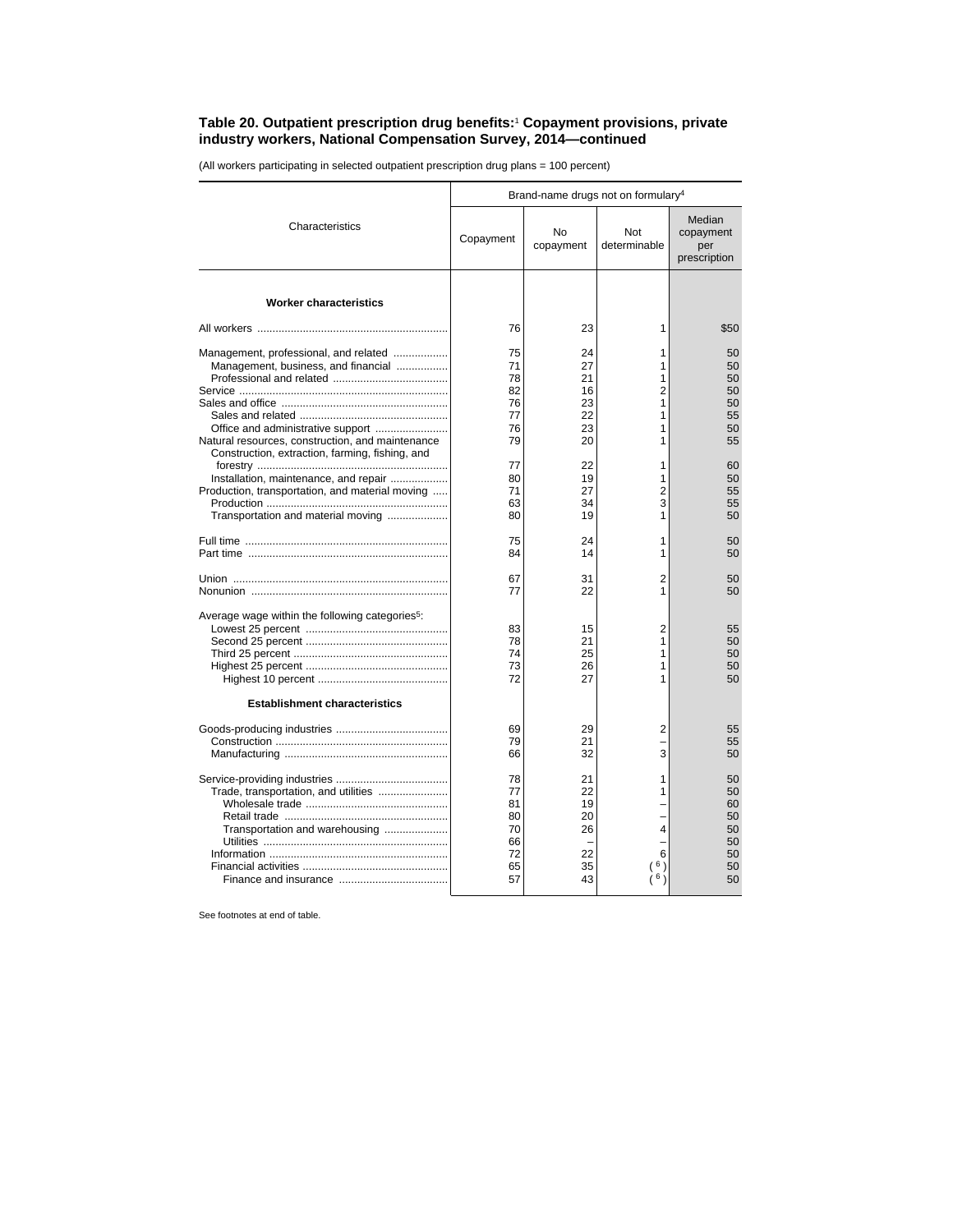## **Table 20. Outpatient prescription drug benefits:**<sup>1</sup>  **Copayment provisions, private industry workers, National Compensation Survey, 2014—continued**

(All workers participating in selected outpatient prescription drug plans = 100 percent)

|                                                                                                                                                                                                                                                                                                                                   | Generic drugs <sup>2</sup>                                                 |                                                                      |                     |                                                                            | Brand-name drugs on formulary <sup>3</sup>                                 |                                                                      |                       |                                                                            |
|-----------------------------------------------------------------------------------------------------------------------------------------------------------------------------------------------------------------------------------------------------------------------------------------------------------------------------------|----------------------------------------------------------------------------|----------------------------------------------------------------------|---------------------|----------------------------------------------------------------------------|----------------------------------------------------------------------------|----------------------------------------------------------------------|-----------------------|----------------------------------------------------------------------------|
| Characteristics                                                                                                                                                                                                                                                                                                                   | Copayment                                                                  | No<br>copayment                                                      | Not<br>determinable | Median<br>copayment<br>per<br>prescription                                 | Copayment                                                                  | <b>No</b><br>copayment                                               | Not<br>determinable   | Median<br>copayment<br>per<br>prescription                                 |
| Credit intermediation and related activities<br>Insurance carriers and related activities<br>Real estate and rental and leasing<br>Professional and business services<br>Professional and technical services<br>Education and health services<br>Junior colleges, colleges, and universities<br>Health care and social assistance | 80<br>69<br>88<br>75<br>79<br>87<br>90<br>84<br>86<br>91<br>86             | 20<br>29<br>23<br>21<br>10<br>10<br>16<br>9                          | (6)<br>6<br>່6່າ    | \$10<br>10<br>10<br>10<br>10<br>10<br>10<br>10<br>10<br>10<br>10           | 61<br>62<br>93<br>74<br>75<br>90<br>90<br>84<br>90<br>85<br>87             | 39<br>38<br>26<br>25<br>9<br>10<br>16<br>9                           | (6)<br>6)<br>6,<br>6, | \$30<br>30<br>35<br>35<br>35<br>30<br>25<br>25<br>30<br>30<br>30           |
| Geographic areas                                                                                                                                                                                                                                                                                                                  | 83<br>83<br>84<br>74<br>76<br>70                                           | 14<br>13<br>15<br>24<br>22<br>28                                     | 2                   | 10<br>10<br>10<br>10<br>10<br>10                                           | 82<br>82<br>82<br>73<br>76<br>68                                           | 17<br>16<br>18<br>26<br>23<br>31                                     |                       | 35<br>35<br>30<br>30<br>30<br>25                                           |
|                                                                                                                                                                                                                                                                                                                                   | 81<br>81<br>81<br>77<br>78<br>79<br>75<br>70<br>70<br>70<br>85<br>86<br>85 | 17<br>17<br>17<br>21<br>21<br>19<br>24<br>25<br>25<br>25<br>13<br>14 |                     | 10<br>10<br>10<br>10<br>10<br>10<br>10<br>10<br>10<br>10<br>10<br>10<br>10 | 80<br>80<br>80<br>75<br>76<br>78<br>73<br>73<br>74<br>69<br>80<br>81<br>79 | 19<br>18<br>19<br>24<br>23<br>20<br>26<br>26<br>25<br>29<br>18<br>19 |                       | 30<br>30<br>30<br>35<br>35<br>30<br>35<br>30<br>30<br>30<br>30<br>30<br>30 |

See footnotes at end of table.